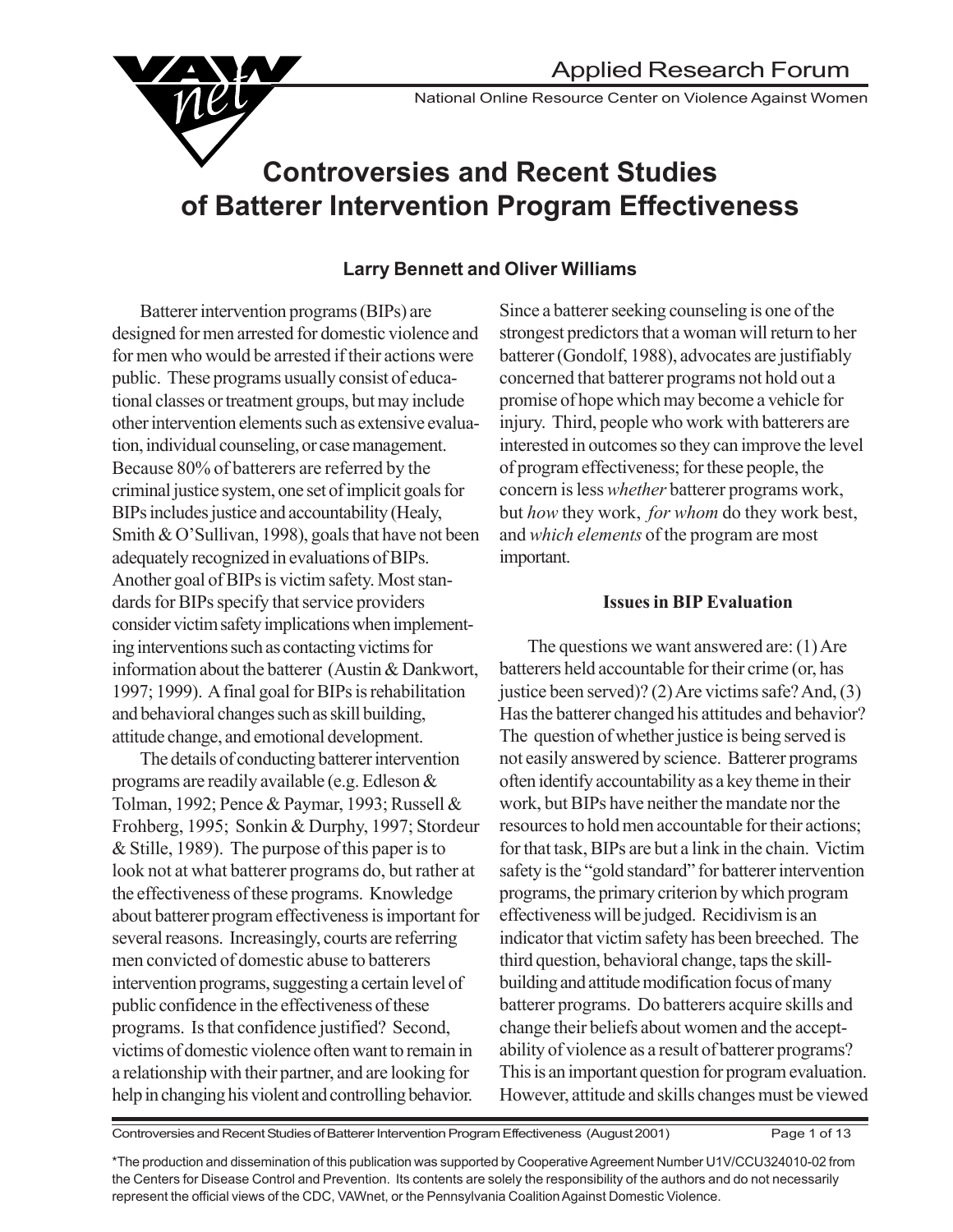as intermediate factors that service the most fundamental goal: safety of past, present, and future victims.

How is victim safety evaluated? One way is to ask victims whether they are safe during and after a batterer's participation in a BIP. Victims are the best reporters of current abuse, and they are often reliable predictors of future abuse (Weisz, Tolman, & Saunders, 2000). Contacting victims may be problematic, however. Victims of domestic violence often change residence and phone, and their relatives (if known) are understandably hesitant about releasing information to strangers. Victims and batterers are often separated, and the batterer may reside with another partner during and after the batterer program. In one large study of batterer programs in four U.S. cities, 21 percent of the batterers in the study had new partners by the 30 month follow-up (Gondolf, 1998). While victim report is the most reliable indicator of repeat violence, other indicators of victim safety may be employed in studies of batterer program effectiveness.

The most common substitute for victim report is official records of the police or court, such as restraining orders and records of arrest or conviction. While official records may be a more convenient indicator of program success, use of official records as outcome is complicated by the fact that those batterers most likely to not attend or drop out of batterer programs are the ones most likely to be re-arrested. Some studies include only those batterers who complete the program, but program completers are disproportionately white, middle class, employed, and married, in part because the facilitators of batterer programs are also disproportionately white, middle class, employed, and married (Williams & Becker, 1994). Moreover, the chances of being re-arrested for domestic abuse is only a fraction of the chances of re-abuse, so use of official records as an outcome under-estimates recidivism and over-estimates the effects of the batterer program. For example, one careful study found that the proportion of arrest to victim-reported abuse was 1 in 35; that is, for every reported arrest, there were 35 assaultive actions (Dutton, et al., 1997).

Use of physical violence as an indication of recidivism, while overlooking non-physical forms of abuse and control, also complicates BIP outcome studies. Some researchers argue that non-physical abuse and control is a qualitatively different form of behavior than physical abuse, with different risk factors (O'Leary, 1993). Nevertheless, much of the content of contemporary batterer intervention programs is focused on learning non-controlling behavior (Healy, Smith, & O'Sullivan, 1998). A long-standing suspicion of batterer intervention is that men may learn to avoid physical abuse by substituting more economical and legal forms of control such as intimidation, isolation, and surveillance. Abusive men may also punish both their victims and their children through protracted child custody and visitation cases. Consequently, ignoring non-physical abuse over-estimates the effectiveness of batterer programs.

Evaluating the effectiveness of batterer intervention programs is further complicated by the frequent co-occurrence of other problems, most notably unemployment, substance abuse, and mental disorders. These co-occurring risk factors are not usually viewed as the cause of violence, but their coexistence makes intervention more difficult and outcomes more negative. Men with these cooccurring problems are far more likely to drop out of a BIP. Some evaluations have attempted to control for substance abuse and mental disorders by excluding these men from their sample (e.g. Dunford, 2000). Unfortunately, since these cooccurring problems are so common in day-to-day BIPs, the validity of a study which excludes "dual problem" batterers is seriously compromised. Attrition is a substantial obstacle for BIPs, with many studies reporting that less than half the referred batterers complete the program. Dropping out of BIPs is further reinforced by the lack of sanction in many communities for failing to attend the program. In fact, Frank (1999) has suggested that the most important "outcome indicator" is not individual behavior or recidivism, but rather community behavior: specifically, the community response to batterer non-compliance.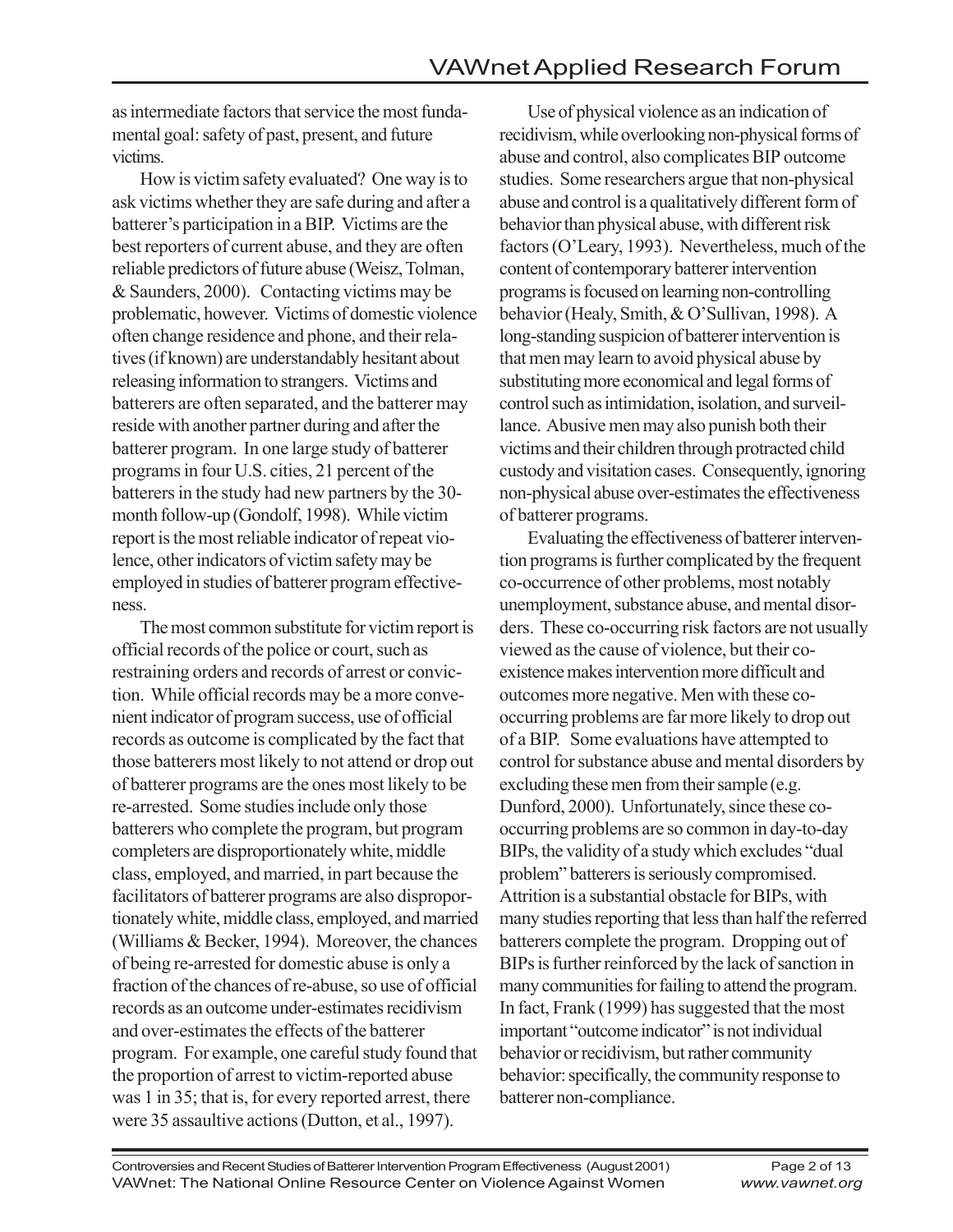### **Confidence in BIP Evaluation Studies**

Researchers often divide studies into three categories: non-experimental, quasi-experimental, and experimental. These categories reflect the confidence in the results of an evaluation, with highest confidence accorded to experimental evaluations, and lowest to non-experimental evaluations. Non-experimental studies cannot attribute the outcome to the BIP. With no group of batterers who were not in the program to whom we can compare the program participants, we are unable to differentiate the effect of the BIP from the effect of the many other factors which may prevent further violence. A non-experimental BIP evaluation typically measures recidivism by either re-arrest or victim report during a period following the intervention. If the results of such a study report 70% of the men completing the BIP are non-violent during the 12 months following program completion B a typical report B it is not appropriate to argue that the BIP prevented violence in seven of ten participants. Other treatment, medication, outside events, and any number of unmeasured variables are likely to effect recidivism, and there is no way to tell which factors are at work. So-called "stake in conformity" variables such as marital status, employment, and history of arrest often predict both who completes batterer programs and whether they re-offend (Feder & Forde, 2000; Toby, 1957). Despite these limitations, non-experimental studies are essential pre-cursors to evaluations using quasi-experimental and experimental methods.

Quasi-experimental designs are more rigorous than non-experimental designs, and use some form of comparison group to control for the effects of other factors. One form of comparison group is that group which is naturally formed by men who should be in the BIP but are not, either because they never attended, were subsequently excluded, or else dropped out after they started the program. We can have only limited confidence in these designs using program dropouts because the characteristics of men who drop out of BIPs often differ from the characteristics of men who complete the program. In fact, dropout characteristics are similar to charac-

teristics of those men most likely to re-offend: unemployed, young, substance abuser, and not in a stable relationship. When program completers are subsequently compared to program dropouts, it "lowers the bar" and makes the program appear more effective, because the men who complete the program are being compared to more marginalized men. One way of compensating for these differences is to use statistics to artificially control for any observed differences between completers and dropouts.

Men who do not get the BIP, but who get something else instead, such as probation or alternative service form a second type of comparison group. One of the problems with this kind of study is that men who are sentenced to BIPs are often substantially different than men sentenced to the alternative condition. To adjust for these differences, evaluators again use statistics to control for differences between the two groups. However, there may be differences between the BIP men and the comparison group men that are not measured, and there is no way to account statistically for these unseen factors. Moreover, some of the sentencing alternatives provided to men in the comparison group may have violence-reducing positive effects. For example, assigning men to community service such as work at a nursing home may increase their sense of empathy. The end result is that the comparison group gets "treated" and the effects of the BIP are minimized.

The best solution to the problem of dissimilarity between BIP participants and those men getting other interventions is random assignment to a BIP or a control group. Men in the control group get either no service (which is unlikely) or some form of usual and customary intervention, such as probation. Batterers may also be assigned to different BIP conditions such as treatment intensity (Edleson and Syers, 1990) or intervention model (Edleson & Syers, 1990; Saunders, 1996). Random assignment increases the chances that all the unmeasured factors which make one batterer different than another are as likely to be in the BIP condition as the control condition, with the end result being a canceling out of those effects. On paper, this is the optimal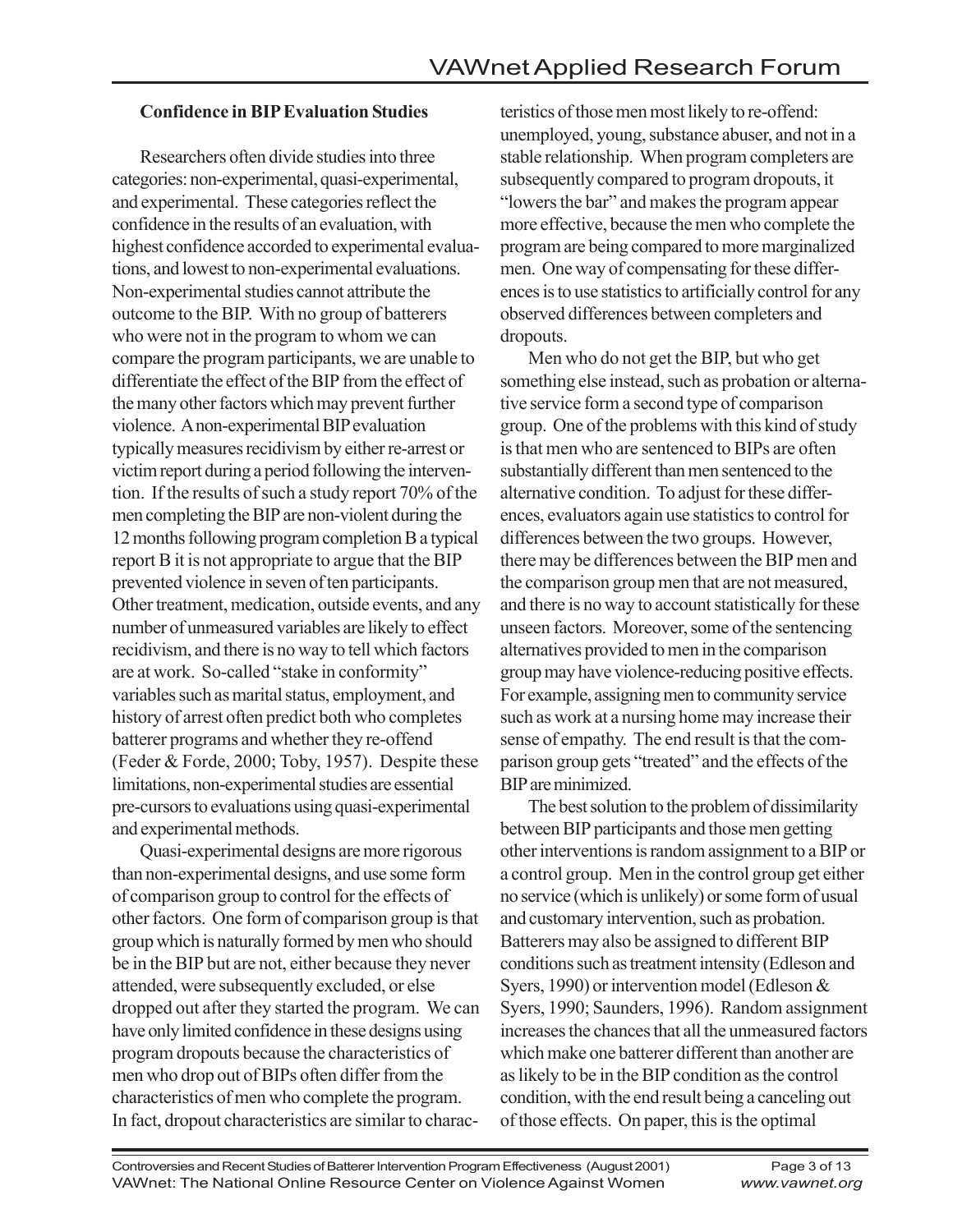method to evaluate BIPs, but random assignment is a very difficult procedure. If randomization is done at the point of sentencing, the judge, prosecutor, and defense must all agree to it. Judges often feel compelled to break with random assignment due to the characteristics of a certain case, usually to refer the batterer to a BIP rather than to the alternative condition. Prosecutors also may object to the batterer not being in a BIP because they view the BIP both as a deterrent from future crime and as punishment for past crime. Despite the difficulty with experimental designs, a number of experimental studies have been completed, and four such evaluations of batterer intervention programs which used no-treatment or customary treatment control groups are now available: the Ontario experiment (Palmer, Brown, & Barerra, 1992), the San Diego Navy experiment (Dunford, 2000), the Broward experiment (Feder & Forde, 2000), and the Brooklyn experiment (Taylor, Davis, & Maxwell, 2001).

#### **Results of BIP Evaluations**

The main questions to be addressed are: (1) Are batterer intervention programs effective when compared to customary practice (usually probation)? and (2) Are certain approaches to batterer intervention programming more effective than other approaches? Our conclusions will be these: (1) Batterers programs as currently configured have modest but positive effects on violence prevention, and (2) there is little evidence at present supporting the effectiveness of one BIP approach over another.

Table 1 (page 5) summarizes the four experimental studies from which we can best draw conclusions about the first question: are batterer intervention programs effective when compared to customary practice? A short description of these randomized control group evaluations is in the Appendix of this paper, along with other important experimental and quasi-experimental studies which help us answer our second question. Readers who want more detailed analyses of the empirical evaluations of batterer programs are referred to the growing body of outcome review literature (e.g. Babcock & LaTaillade, 2000; Davis & Taylor, 2000; Eisikovits & Edleson,

1989; Gondolf, 1987; Rosenfeld, 1992; Tolman & Bennett, 1990; Tolman & Edleson, 1995)

As we see in Table 1, two of the four experiments (Dunford, 2000; Feder & Forde, 2000) found no difference in recidivism for men in the batterer program and men in the control condition. The other two experiments (Palmer, et al., 1992; Taylor, Davis, & Maxwell, 2001) found small but significant reductions in recidivism for men in batterer programs. While it is beyond the scope of this paper to provide a detailed analysis of these experiments, they make such an important contribution to our understanding of batterers program that they merit the short descriptions that follow.

#### *Ontario Experiment*

 The first experiment comparing batterer programs to a control group was conducted by Palmer and her colleagues in Hamilton, Ontario. Palmer, Brown, and Barrera (1992) studied 59 men convicted of wife abuse, placed on probation, and randomly assigned to either a 10-week batterer program at a local family service agency, or to probation with no batterer program. The intervention was characterized by the researchers as psycho-educational and client-centered. Seventy percent of the BIP participants completed their program, and 87% attended at least half the sessions. A year after the program ended, all subjects and partners were mailed questionnaires followed by phone calls, but the response rate was low. Police records were searched for complaints or arrests. Three of the 30 (10%) men assigned to the batterer program re-offended, according to police records, compared to eight of 26 (31%) men receiving probation only. Most criticism of this study focuses on the small number of participants. Had the results not been favorable to batterer programs, BIP proponents would have also pointed out that 15 hours of group would not meet the program standards in most states which have such standards (Austin & Dankwort, 1997; 1999). Despite concerns about sample size and intervention dose, the Ontario study is a solid addition to the findings of non-experimental and quasi-experimental evaluations. The study provides support for the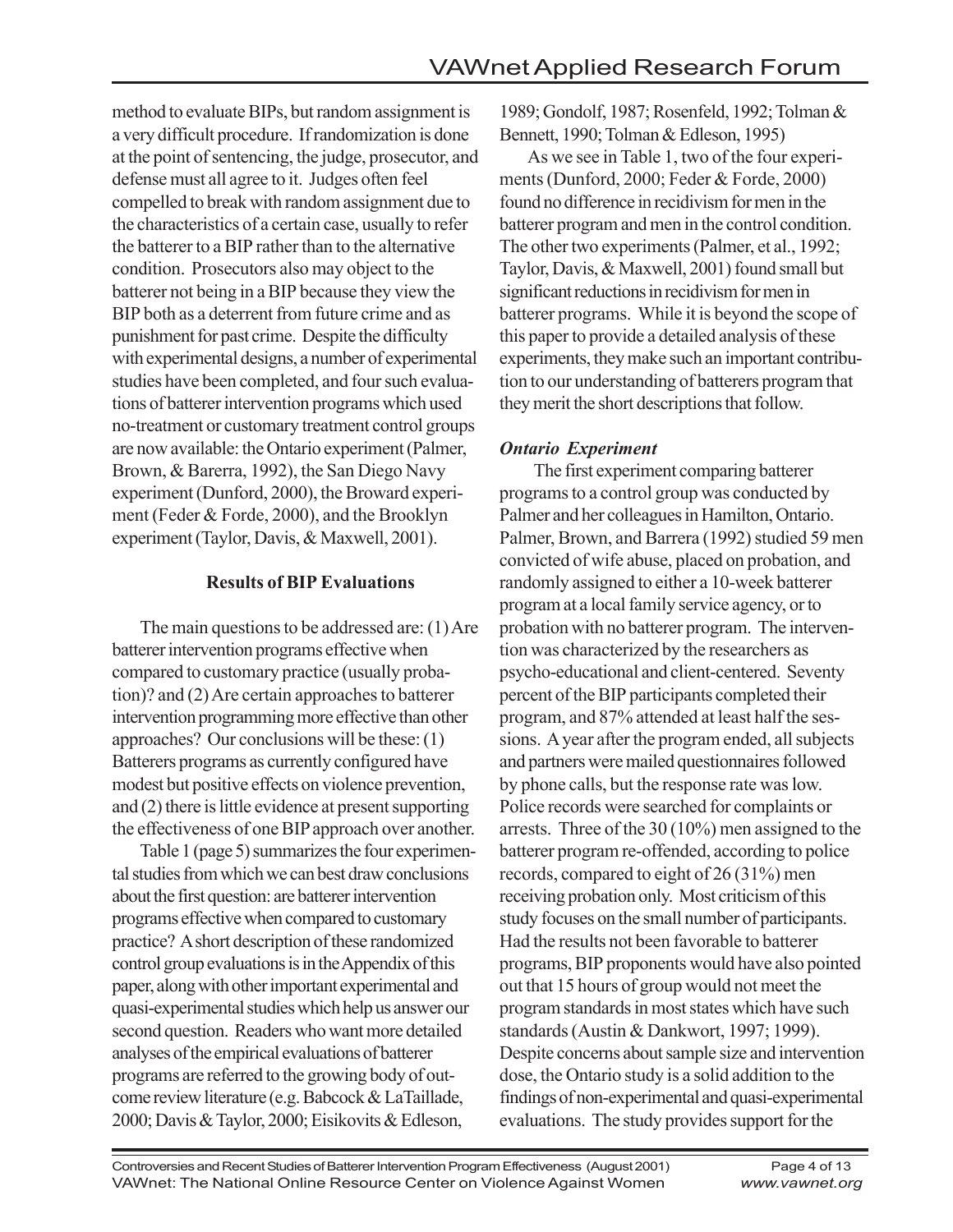modest effectiveness of short-term batterer intervention programs.

## *Navy Experiment*

Dunford (2000) reports the results of an experiment at the Navy base in San Diego where 861 men who assaulted their wives were randomly assigned to one of four conditions: (a) six months of weekly cognitive-behavioral treatment, followed by six months of monthly groups; (b) six months of group for couples, followed by six months of monthly group; (c) a rigorous monitoring and case management program similar to probation, or (d) safety planning, similar to the work of victim advocates, which serves as a control group. Seventy percent of the men completed their program. In Table 1, we consider only (a) the BIP and (d) the control group. Standard practice in batterer intervention excludes groups for couples as a threat to victim safety, and in fact, two thirds of the female members of the couples in (b) were not present during the couples group, possibly voting with their feet on the popularity among victims of the couples' model. Dunford found no significant differences between the four groups. Were the experiment generalizable to other batterers programs, we would conclude that batterers programs had no significant effect on domestic abuse. The problem with accepting the Navy experiment is the characteristics of its participants. Excluded from the Navy experiment, either by design or by circumstance, were the following: substance abusers, men with mental disorders, men with prior criminal records, unmarried men, and unemployed men. Furthermore, the group was offered by the men's employer, at their place of employment. In fact, most of the men who would be seen in typical BIPs were excluded from this study. The Navy experiment, while questionable as an indicator of batterer program effectiveness, is nevertheless useful as an indicator of coordinated community intervention. The overall recidivism rate was 30% by spouse report and 4% by arrest. These figures compare very favorably with other interventions. What we can conclude from the Navy experiment is this: If communities take a proactive response to domestic violence, including assertive

probation work, sanctions for non-compliance, victim safety monitoring, and batterer intervention programs, they will probably reduce the incidence of repeat violence.

## *Broward Experiment*

Feder and Forde (2000) studied all 404 male defendants convicted of misdemeanor domestic violence in Broward County Florida (Fort Lauderdale) over a five month period. Men were randomly assigned to either probation and six months of a Duluth model BIP (Pence & Paymar, 1993) or probation only. Researchers collected information on minor and severe abuse, violations of probation and re-arrests using offender self-reports, victim reports, and official measures. Ninety-five percent of the men assigned to the BIP attended at least 20 of 26 meetings, a rather remarkable figure when compared to the average BIP attrition rate of 50%. Since less than a third of victims could be interviewed at follow-up, these results are not included in Table 1. At 12-month follow-up, there were no differences between the BIP participants and regular probationers on measures of attitude toward women, beliefs about wife-beating, attitudes toward treating domestic violence as a crime, beliefs about the female partner's responsibility for the violence, estimated chance of hitting partner in the next year, and victim or official report of recidivism. One of the key findings of the Broward experiment was further support for the *stake in conformity* hypothesis: men most likely to re-offend are those who have the least to lose, as measured by education, marital status, home ownership, employment, income, and length of residency. This finding is robust over a number of BIP studies and presents one of the most formidable obstacles to effective batterer intervention programs, as well as evaluating those programs.

## *Brooklyn Experiment*

Taylor, Davis, and Maxwell (2001) report the findings of 376 men convicted of misdemeanor domestic violence and randomly assigned to 40 hours of a Duluth model BIP or 40 hours of community service. Victim reports and official records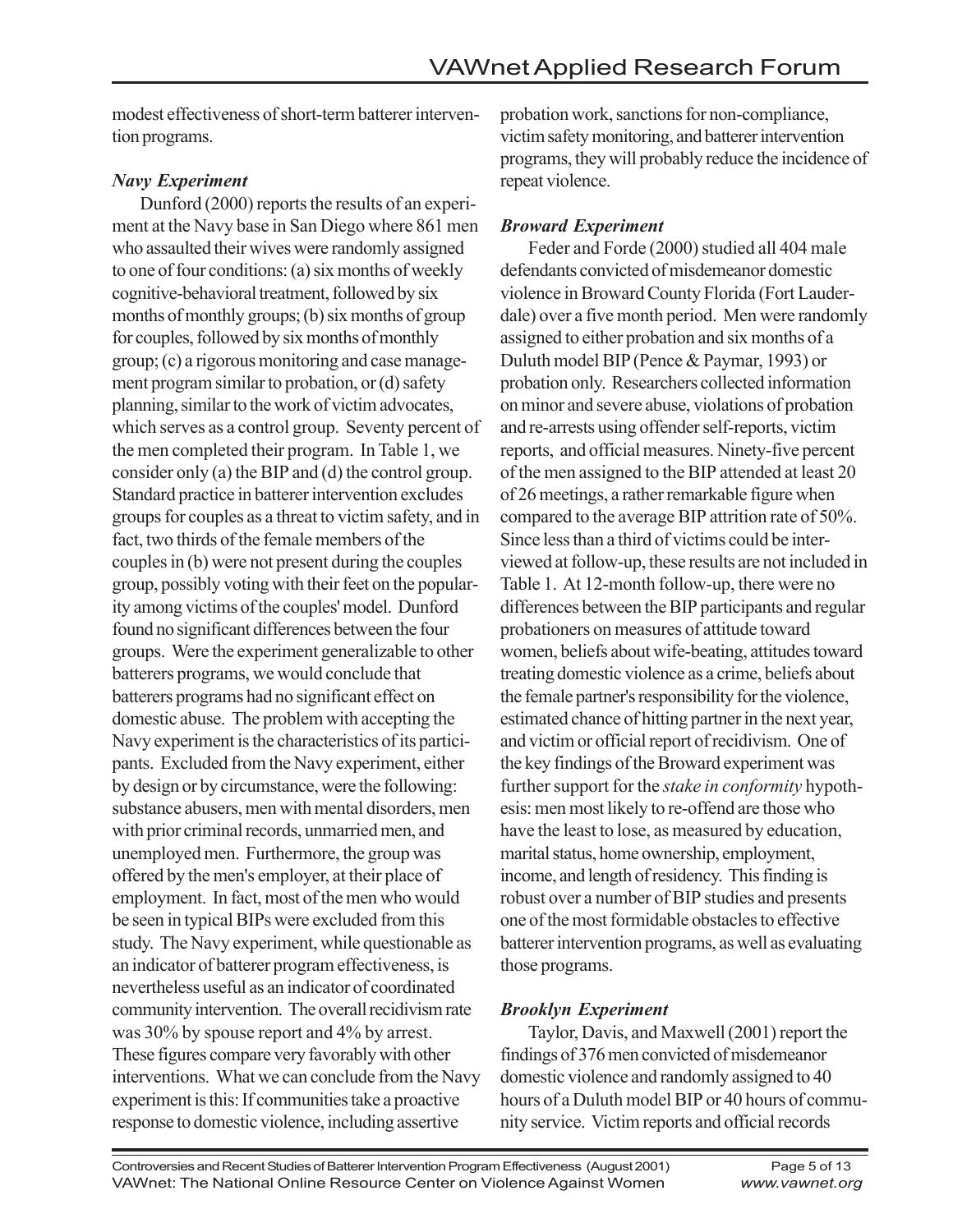were used to track differences at six-month and 12 month follow-up. At follow-up with partners, BIP participants were more likely than controls to have been abusive, but the difference was not significant. Using criminal justice records, BIP participants were 50% less likely to have re-offended at both sixmonth and 12-month follow-ups. However, enthusiasm for this result is tempered by the fact that judge, prosecutor, and defendant had to agree on the man's referral to the BIP, a process which effectively screened out men with low motivation.

Considering these four experiments, along with a growing body of quasi-experimental and nonexperimental studies, we conclude that the effect of BIPs is modest, but nevertheless significant. By significant, we do not necessarily mean statistically significant, but rather practically significant. Asking whether batterers programs are more effective than probation alone is asking the wrong question because batterer programs were never designed to be used instead of probation. Augmenting the influence of probation and providing an additional vehicle for accountability is one of the goals of batterer programs. If there were no statistically positive effects for batterers programs, which is clearly not the case according to the research, then we could rightly say these programs were not effective. The best statement we can make at this time is that BIPs add a small but important effect to overall violence prevention.

#### **Are Some Approaches Better Than Others?**

If BIPs have a small effect - or even if there were no effect - we would want to know if there are characteristics of programs which may lead to greater effectiveness, and whether some approaches are more effective than others. The program parameters most often discussed are theoretical foundation, program length and structure, and the extent to which the program attends to co-existing problems such as substance abuse or mental/personality disorders. The questions we might ask of the research are these: (1) Is there a "model" of BIPs which is more effective than others? (2) Are structured, psycho-education programs more effective

than unstructured, process-oriented programs? (3) Are longer programs more effective than shorter programs? and, (4) Are integrated, mental healthfocused programs more effective than programs which do not attend to co-occurring problems?

At present we have only a few studies which address these issues. Several studies have compared models, including psycho-educational and couples groups (Dunford, 2000; Brannen & Rubin, 1996; O'Leary, Heyman, & Neidig, 1999), psychoeducational and self-help groups (Edleson & Syers, 1990, 1991), and psychodynamic and cognitivebehavioral groups (Saunders, 1996). The results of studies to date suggest no significant differences in outcome between models, with the exception that men with high levels of dependency may do better in process-oriented groups, while generally violent, antisocial batterers may do better in cognitivebehavioral groups (Saunders, 1996). However, there may be reasons other than evaluated effectiveness to use or not use a particular model. Couple counseling is proscribed in several states, for example, and anger management as a solo model is also proscribed by some state standards. In fact, there may be some empirical support for the latter proscription. Babcock and La Taillade (2000), comparing effect sizes across models, find an average effect size of 0.44 for Duluth-type psychoeducational programs, and an average effect size of 0.14 for anger management programs. In the language of effect sizes, 0.2 is a small effect, 0.5 is moderate, and 0.8 is considered a large effect. This may be an unfair comparison, however, because Duluth-type programs are more likely to be part of a community intervention program, and consequently more likely to benefit from the additive effects of arrest and prosecution, assertive sanctions for noncompliance, victim advocacy and counseling, as well as a batterer program (Murphy, Musser, & Maton, 1998).

Studies of program length and program structure yield similar outcomes of no-difference. The four sites in Gondolf's (1999) multi-site study varied in length from three to nine months, but at 15-month follow-up, there were no significant differences between the four programs in re-assault, threats, or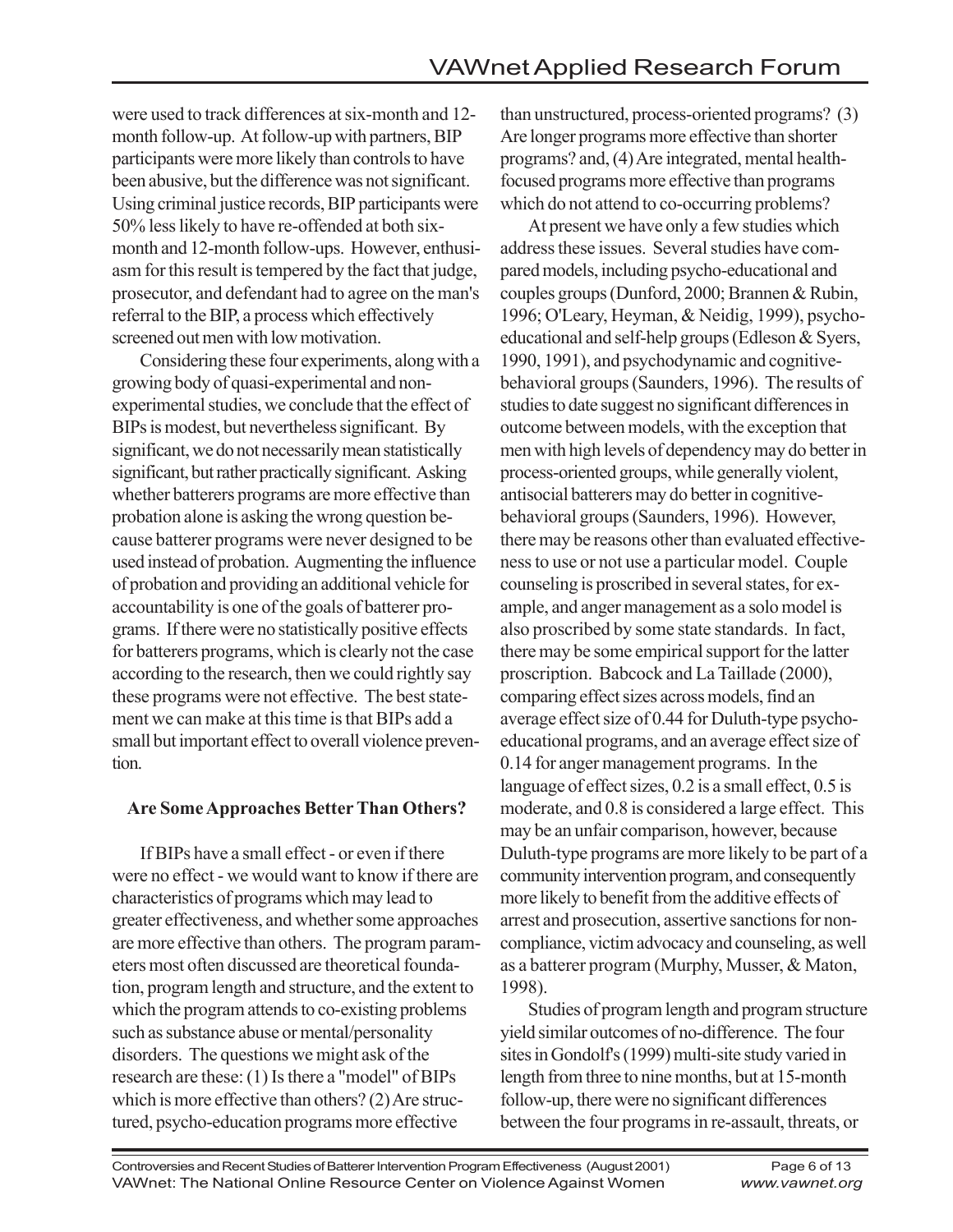victim quality of life. Edleson and Syer's (1990) randomly assigned batterers to a more intense condition (32 sessions over 16 weeks) and less intense condition (12 sessions over 12 weeks) but at six-month follow-up, there were no differences in victim-reported re-assault. We conclude that, at present, there is little support for an argument that longer programs are more effective than shorter programs. There may be other reasons to have longer term programs, however. To the extent a goal for batterer programs involves justice and accountability, maintaining the batterer in a regular program for a longer time may promote these goals. Another issue impacting program length may be the influence of third parties. Some third parties, such as an insurance company, may want shorter programs, while other third parties, such as a state agency, may want longer programs. Another reason for longer programs is a possible deterrence effect of batterer programs: while he's in the program, he is more vigilant. However, recent evidence suggests most batterers who re-offend do so within six months of their admittance to the program (Gondolf, 1999a). However, even if batterers re-offend in the last six months, there still may be a safety advantage to having the batterer out of the house for a predictable three hours a week.

There is limited evaluation of program structuring. Edleson and Syers (1990) compared more structured and less structured groups, and found a slight but non-significant effect favoring more structure. Saunders (1996) found that less structured groups appeared to be more effective with dependent men, while more structured groups were more effective with antisocial men. The effect of structure may have less to do with the structure of the program itself than with the structure of the system in which the program operates. There is emerging evidence that coordinated community efforts in which the batterer program plays a necessary but not sufficient role in violence prevention are more effective than situations in which the batterer program is viewed as the singular intervention for men who batter (Babcock & Steiner, 1999; Frank, 1999; Healy, Smith & O'Sullivan, 1998; Murphy, Musser, &

Maton, 1998; Syers & Edleson, 1992).

The co-occurrence of domestic abuse with mental disorders, personality disorders, and substance abuse has been amply documented (e.g. Dutton & Starzomski, 1993; Gondolf, 1999b; Hastings & Hamberger, 1988; Holtzworth-Munroe & Stuart, 1994; Leonard & Jacob, 1988; Murphy, Meyer, & O'Leary, 1993). Men in batterers programs are more likely to have these conditions than either men in the general population or batterers who are not referred to BIPs. Many professionals view battering as, if not a symptom of substance abuse or mental disorders, then at least a confounding factor which impedes the opportunity to learn non-violent behavior. While there is little evidence that substance abuse or mental disorders cause a man to be violent who would not otherwise be violent, the fact that half the men in batterers groups have diagnosable disorders suggest that ethical BIPs should screen for these problems. Gondolf (1999a) found some evidence that the program, which explicitly attended to mental health and substance abuse concerns, had the lowest rate of severe assault recidivism. On the other hand, evaluation of Seattle's coordinated community response found that batterers completing substance abuse treatment were as likely to recidivate as batterers not completing substance abuse treatment (Babcock & Steiner, 1999). Beyond the few caveats from the studies described in this paper, there is little evidence supporting the belief that batterers programs should attend to mental health and substance abuse issues beyond the screening and referral which is currently the standard of practice.

One additional problem with the evaluation literature on batterer programs is the lack of information on culturally competent practice. In many ways, this deficit reflects the current development of the field. One national study of batterer programs found that most are deliberately colorblind, and choose to not address the realities or concerns of men of color (Williams & Becker, 1994). This finding suggests one possible reason for ineffective batterer programs. Comparing men who complete treatment in either racially mixed or African-American groups, Williams (1995) found race to be a significant influence on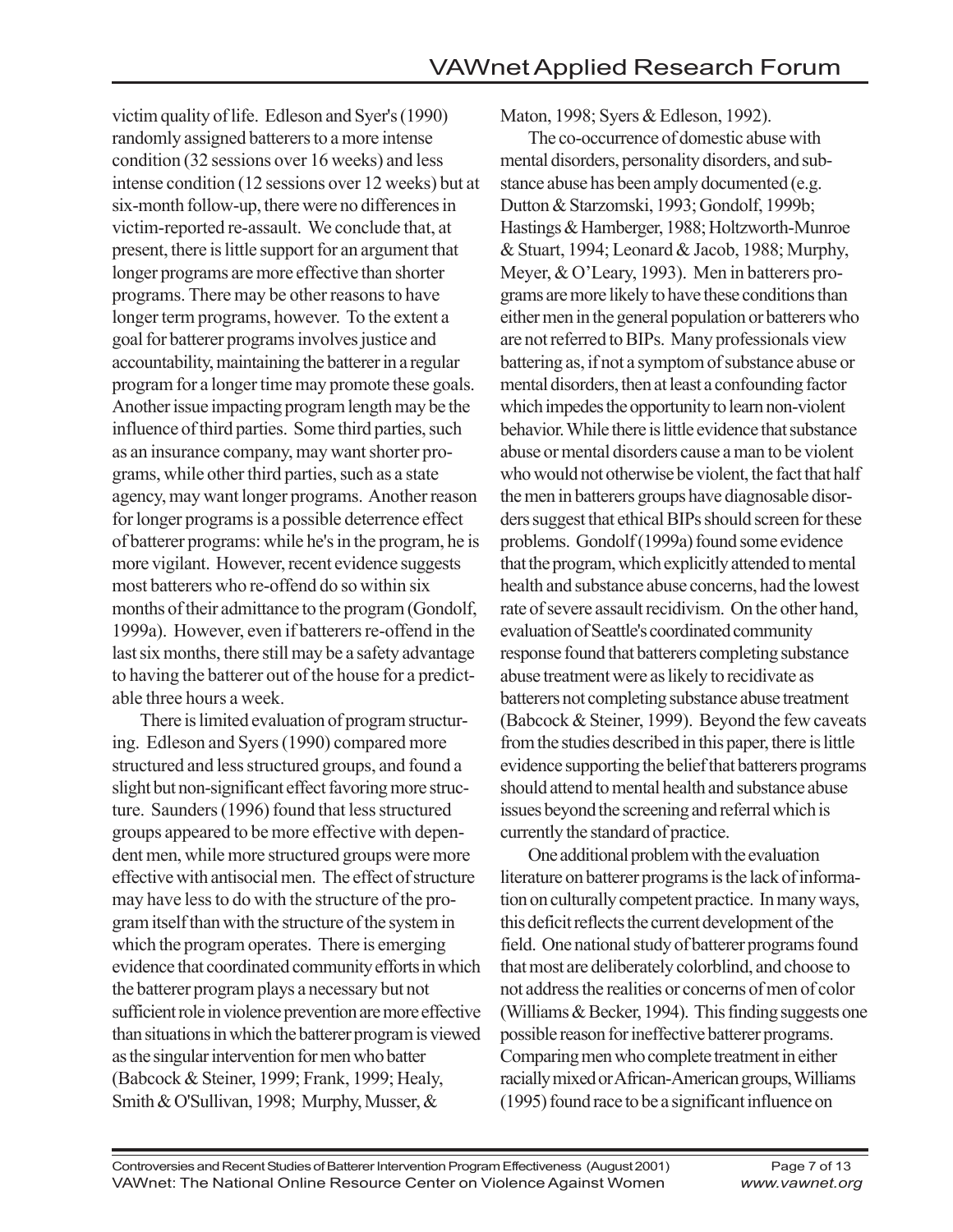trust, comfort, willingness to discuss critical subjects, and participation in treatment. Men in the African-American groups felt more positive about their experiences and more willing to discuss issues associated with race that they considered as influences on their behavior. In the Pittsburgh setting of the Multisite study, Gondolf and Williams (2001) report that only 52% of the African-American men in the batterer program completed the program, compared to 82% of white men. African-American men in the Pittsburgh program were twice as likely as whites to be re-arrested (13% v. 5%), but were less likely to reoffend as reported by their partners (32% v. 39%). These limited findings suggest the need for a concerted focus on culturally focused batterer programs for African-American men.

#### **Application of Findings to Practice**

Considering the information presented above, we offer the following summary statements about the effectiveness of batterer intervention programs, and how research might be applied to practice. These statements should be taken as hypotheses generated from research and practice, not as facts.

**(1) BIPs have a small but significant effect.** Batterer programs are not *treatments* in the medical or therapeutic sense, so it is not surprising that their effect is small. Batterer programs are critical elements in an overall violence prevention effort. The effect of any of the elements in this effort-education, arrest, prosecution, probation, victim services, adjunct services, and BIP-is diminished by the removal of any of the other efforts. The most effective reduction in partner violence will occur in those communities with the strongest combination of coordinated, accountable elements. The challenge to BIP practitioners is to make sure their practice extends beyond the level of the individual to the level of the community. Practitioners should work to educate and support all elements of a coordinated community response.

**(2) BIPs are more effective for some men than others.** Whether the effect is analyzed by a

man's stake in conformity (education, employment, relationship commitment, community bonding), mental status (the effects of personality disorder, mental disorder, substance abuse disorder), or cultural congruity (the more group facilitators share culture and language with the participants, the greater the stake in the group), one in four men referred to a BIP will account for most of the repeat violence and most of the serious injury within a batterer program. Since the batterer program alone will not effectively reduce his potential for violence, the bat-terer program's best role for these men is to hold them in program as long as possible, increasing the time a battered woman may need to get herself into a safer position. Although longer term (26 to 52 week) programs may not be more effective in rehabilitating these batterers, they may serve a more useful function as agents of justice, accountability, and victim safety than shorter term programs.

**(3) Assessment must occur on an ongoing basis.** Most re-offense occurs early, usually within six months of initial program intake. Assessment and accountability must be on-going, not something which is done only at program intake and follow-up. Ongoing assessments should include both battering and substance abuse.

**(4) Encourage experimentation and program development.** No program approaches have shown themselves to be superior to other approaches, so standards that mandate specific BIP models cannot be based on effectiveness research. Within the boundary of safety and accountable practice, developing effective programs is more likely under conditions of supervised experimentation. Due to concerns about safety, batterer programs must not only hold their participants accountable, but BIPs must hold themselves accountable as well. The safe way to engage in experimentation to boost program effectiveness is to work closely with criminal justice authorities, a local victim services agency, and victim advocates.

**(5) Evaluate outcomes.** Evaluation is one mechanism of accountability. Programs which routinely evaluate what they do—and its effectiveness—are likely safer than programs which do not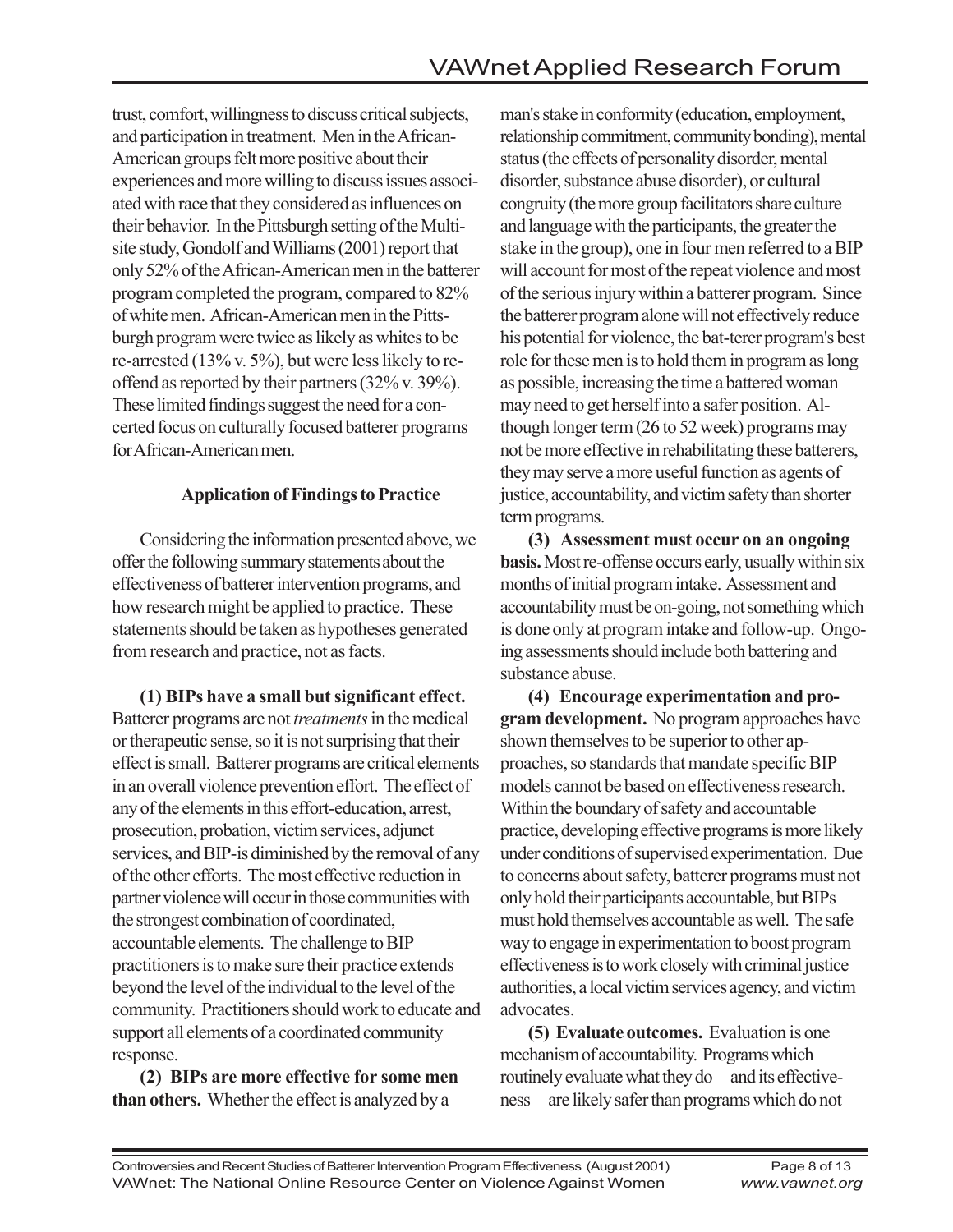conduct routine evaluations. Since the hope that a batterer will be helped is a major force for women returning to their abuser, BIPs are responsible to monitor their own capacity for violence prevention. A batterers program alone is not enough.

**Distribution Rights:** This Applied Research paper and In Brief may be reprinted in its entirety or excerpted with proper acknowledgement to the author(s) and VAWnet (www.vawnet.org), but may not be altered or sold for profit.

**Suggested Citation:** Bennett, L. and Williams, O. (2001, August). *Controversies and Recent Studies of Batterer Intervention Program Effectiveness*. Harrisburg, PA: VAWnet, a project of the National Resource Center on Domestic Violence/ Pennsylvania Coalition Against Domestic Violence. Retrieved month/day/year, from: http:// www.vawnet.org

*Authors of this document:* Larry Bennett, Ph.D. University of Illinois at Chicago Jane Addams College of Social Work

Oliver Williams, Ph.D. University of Minnesota School of Social Work August 2001

*Consulant:* Nancy Kreidman Executive Director The Domestic Violence Clearinghouse and Legal Hotline dvclh@stoptheviolence.org

## **References**

Austin, J. & Dankwort, J. (1997). A review of standards for batterer intervention programs. *VAWNet: Violence Against Women Online Resources.* Retrived from http://www.vaw.umn.edu/ Vawnet/standard.htm

Austin, J. & Dankwort, J. (1999). Standards for batterer programs: A review and analysis. *Journal of Interpersonal Violence, 14,* 152-168.

Babcock, J.C., & LaTaillede, J.J. (2000). Evaluating interventions for men who batter. In J.P. Vincent and E.N. Jouriles (Eds.) *Domestic violence: Guidelines for research informed practice.* Philadelphia: Jessica Kingsley Publishers.

Babcock, J.C. & Steiner, R. (1999). The relationship between treatment, incarceration, and recidivism of battering: A program evaluation of Seattle's coordinated community response to domestic violence. *Journal of Family Psychology, 13,* 46- 59

Brannen, S.J. & Rubin, A. (1996). Comparing the effectiveness of gender-specific and couples groups in a court-mandated spouse abuse treatment program. *Research on Social Work Practice, 6,* 405-424.

Chen, H.C., Bersani, S.C., & Denton, R. (1989). Evaluating the effectiveness of a court-sponsored abuser treatment program. *Journal of Family Violence, 4,* 309-322.

Davis, R.C., & Taylor, B.G. (1999). Does batterer treatment reduce violence? A synthesis of the literature. *Women & Criminal Justice, 10* (2) 69-93.

Dunford, F.W. (2000). The San Diego Navy Experiment: An assessment of interventions for men who assault their wives. *Journal of Consulting and Clinical Psychology, 68,* 468-476.

Dutton, D.G. (1986). The outcome of court mandated treatment for wife assault: A quasi-experimental evaluation. *Violence and Victims, 1,* 163-175.

Dutton, D.G., Bodnarchuk, M., Kropp, R., Hart, S.D., & Ogloff, J.R.P. (1997). Wife assault treatment and criminal recidivism: An 11-year follow-up. *International Journal of Offender Therapy and Comparative Criminology, 41,* 9-23.

Dutton D.G. & Starzomzki, A.J. (1993). Borderline personality in perpetrators of psychological and physical abuse. *Violence and Victims, 8,* 327-337.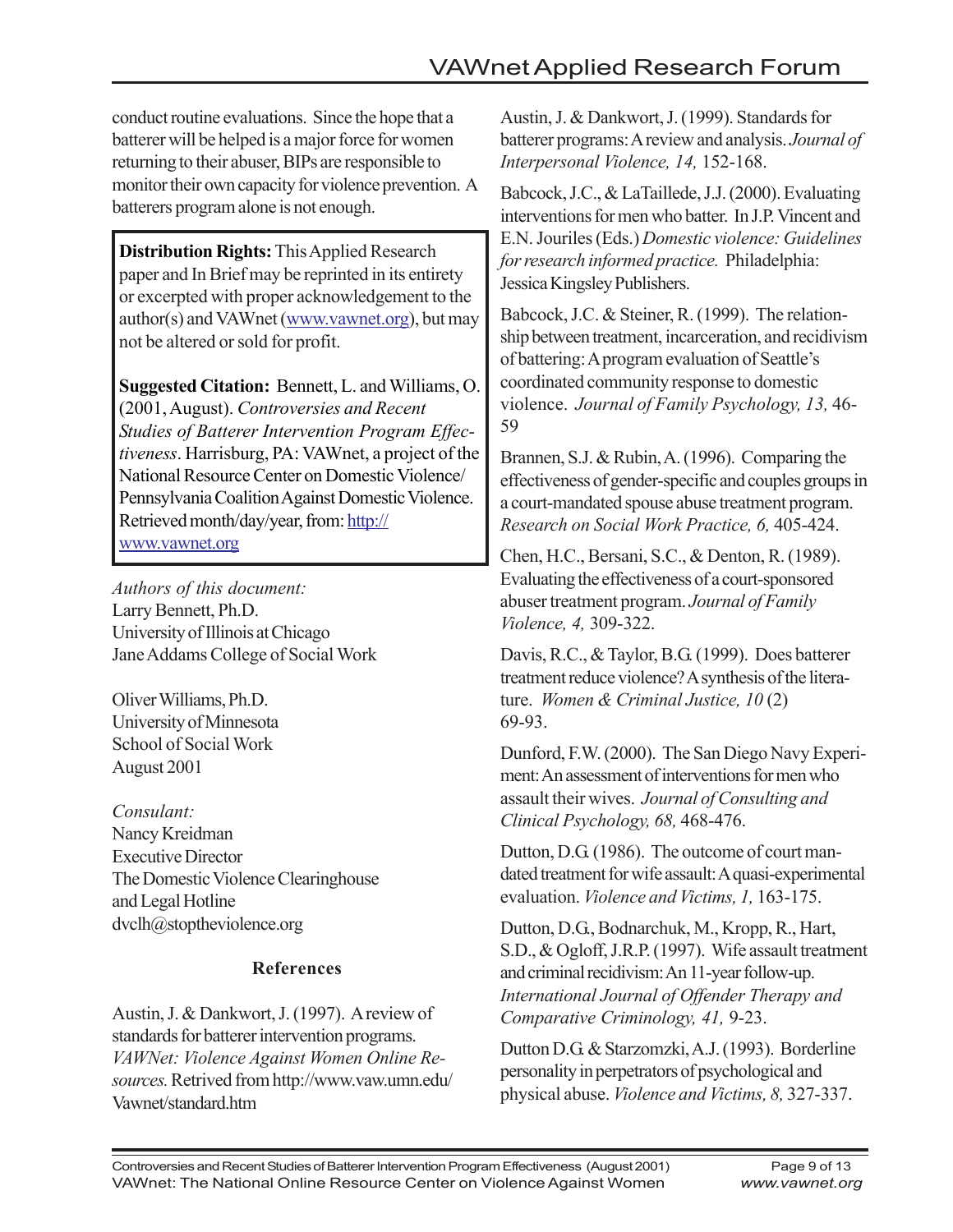Edleson, J.L, & Syers, M. (1990). The relative effectiveness of group treatment for men who batter. *Social Work Research and Abstracts, 26*(2) 10-17.

Edleson, J.L. & Syers, M. (1991). The effects of group treatment for men who batter: An 18 month follow-up study. *Research in Social Work Practice, 1,* 227-243.

Edleson, J.L. & Tolman, R.M. (1992). *Intervention for men who batter: An ecological approach.* Newbury Park, CA: Sage.

Eisikovits, Z.C. & Edleson, J.L. (1989). Intervening with men who batter: A critical review of the literature. *Social Service Review, 63,* 384-414.

Feder, L., & Forde, D.R. (2000). *A test of the efficacy of court-mandated counseling for domestic violence offenders: The Broward experiment.* National Institute of Justice.

Frank, P.B. (1999, July). *Measuring the system, not individuals.* Paper presented at the 6<sup>th</sup> International Family Violence Research Conference, Durham NH.

Gondolf, E.W. (1987). Evaluating programs for men who batter: Problems and prospects. *Journal of Family Violence. 2,* 95-108.

Gondolf, E.W. (1988). The effect of batterer counseling on shelter outcome. *Journal of Interpersonal Violence, 3,* 275-289.

Gondolf, E.W. (1998, July). *A 30-month follow-up of court-referred batterers in four cities.* Paper presented at Program Evaluation and Family Violence Research: An International Conference, Durham NH.

Gondolf, E.W. (1999a). A comparison of four batterer intervention systems: Do court referral, program length, and services matter? *Journal of Interpersonal Violence, 14,* 41-61.

Gondolf, E.W. (1999b). MCMI-III results for batterer program participants in four cities: Less "pathological" than expected. *Journal of Family Violence, 14,* 1-17.

Gondolf, E.W. & Williams, O.J. (2001). Culturallyfocused batterer counseling for African American men. Paper submitted for publication.

Harrell, A.V. (1991). *Evaluation of court-ordered treatment for domestic violence offenders.* Final report submitted to the State Justice Institute. Washington, DC: The Urban Institute.

Hastings, J.E., & Hamberger, L.K. (1988). Personality characteristics of spouse abusers: A controlled comparison. *Violence and Victims 3,* 31-48.

Healey, Kerry, Smith, Christine & O'Sullivan, Chris. (1998). *Batterer Intervention: Program Approaches and Criminal Justice Strategies*. Washington, DC: US Department of Justice.

Leonard, K.E. & Jacob, T. (1988) Alcohol, alcoholism, and family violence, in VanHasselt, Morrison, Bellack, & Hersen (Eds.) *Handbook of family violence,* 383-406. NY: Plenum.

Murphy, C.M., Meyer, S.L., & O'Leary, K.D. (1993). Family of origin violence and MCMI-II psychopathology among partner assaultive men. *Violence & Victims, 8,* 165-176.

Murphy, C.M., Musser, P.H., Maton, K.I. (1998). Coordinated community intervention for domestic abusers: Intervention system involvement and criminal recidivism. *Journal of Family Violence, 13,* 263- 284.

O'Leary, K.D. (1993). Through a psychological lens: Personality traits, personality disorders, and levels of violence. In R.J. Gelles & D.R. Loseke (Eds.) *Current controversies on family violence* (pp. 7-30). Newbury Park CA: Sage.

O'Leary, K.D., Heyman, R.H., & Neidig, P.H. (1999). Treatment of wife abuse: A comparison of gender-specific and conjoint approaches. *Behavior Therapy, 30,* 475-505.

Palmer, S.E., Brown, R.A., & Barrera, M.E. (1992). Group treatment program for abusive husbands: Long term evaluation. *American Journal of Orthopsychiatry, 62,* 276-283.

Pence. E. & Paymar, M. (1993). *Education groups for men who batter: The Duluth model.* New York: Springer.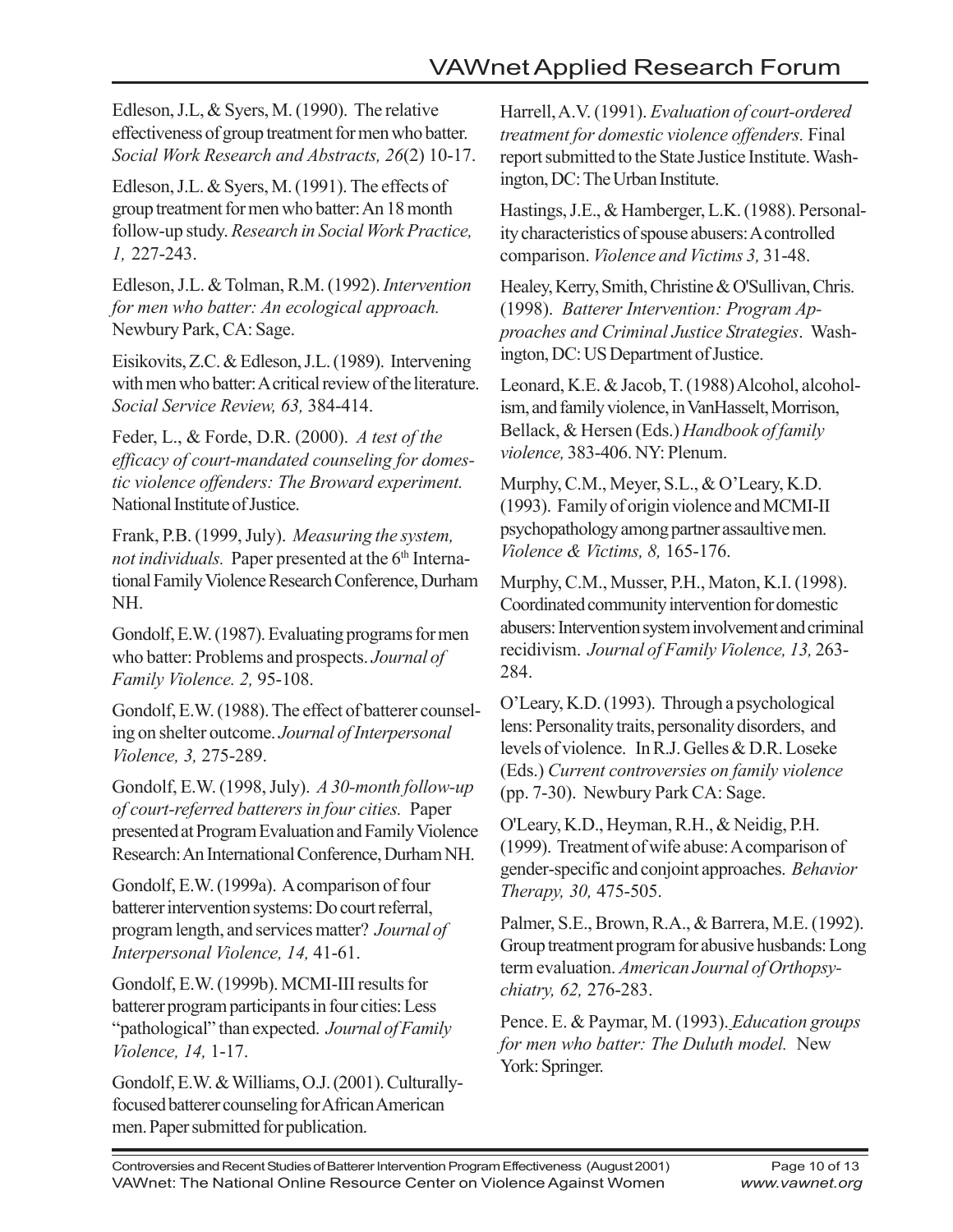Rosenfeld, B. (1992). Court-ordered treatment of spouse abuse. *Clinical Psychology Review, 12,* 205-226.

Russell, M.N. & Frohberg, J. (1995). *Confronting abusive beliefs: Group treatment for abusive men.* Newbury Park CA: Sage.

Saunders, D.G. (1996). Feminist-cognitive-behavioral and process-psychodynamic group treatments for men who batter: Interaction of abuser traits and treatment. *Violence & Victims, 11,* 393-414.

Sonkin, D. J. & Durphy, M. (1997). *Learning to live without violence: A handbook for men.* Volcano CA: Volcano Press.

Stordeur, R.A. & Stille, R. (1989). *Ending men's violence against their partners.* Newbury Park CA: Sage.

Syers, M. & Edleson, J.L. (1992). The combined effects of coordinated criminal justice intervention in woman abuse. *Journal of Interpersonal Violence, 7,* 490-502.

Taylor, B.G., Davis, R.C., & Maxwell, C.D. (2001). The effects of a group batterer treatment program in Brooklyn. *Justice Quarterly, 18,* 170-201.

Toby, J. (1957). Social disorganization and stakes in conformity: Complimentary factors in the predatory behavior of hoodlums. *Journal of Criminal Law Criminology, and Political Science,48,* 12-17.

Tolman, R.M. & Bennett, L.W. (1990). A review of quantitative research on men who batter. *Journal of Interpersonal Violence, 5,* 87-118.

Tolman, R.M. & Edleson, J.L. (1995). Intervention for men who batter: A review of research. In S.Stith & M.A. Straus (Eds.) *Understanding partner violence: Prevalence, causes, consequences, and solutions* (pp. 262-274). Minneapolis, MN: National Council on Family Relations.

Weisz, A.N., Tolman, R.M., & Saunders, D.G. (2000). Assessing the risk of severe domestic violence: The importance of survivors' predictions. *Journal of Interpersonal Violence, 15,* 75-90.

Williams, O.J. (1995). Treatment for African-American Men Who Batter. *CURA Reporter, 25,* 6-10.

Williams, O.J., & Becker, L.R. (1994). Partner abuse programs and cultural competence: The results of a national study. *Violence and Victims, 9,* 287-295.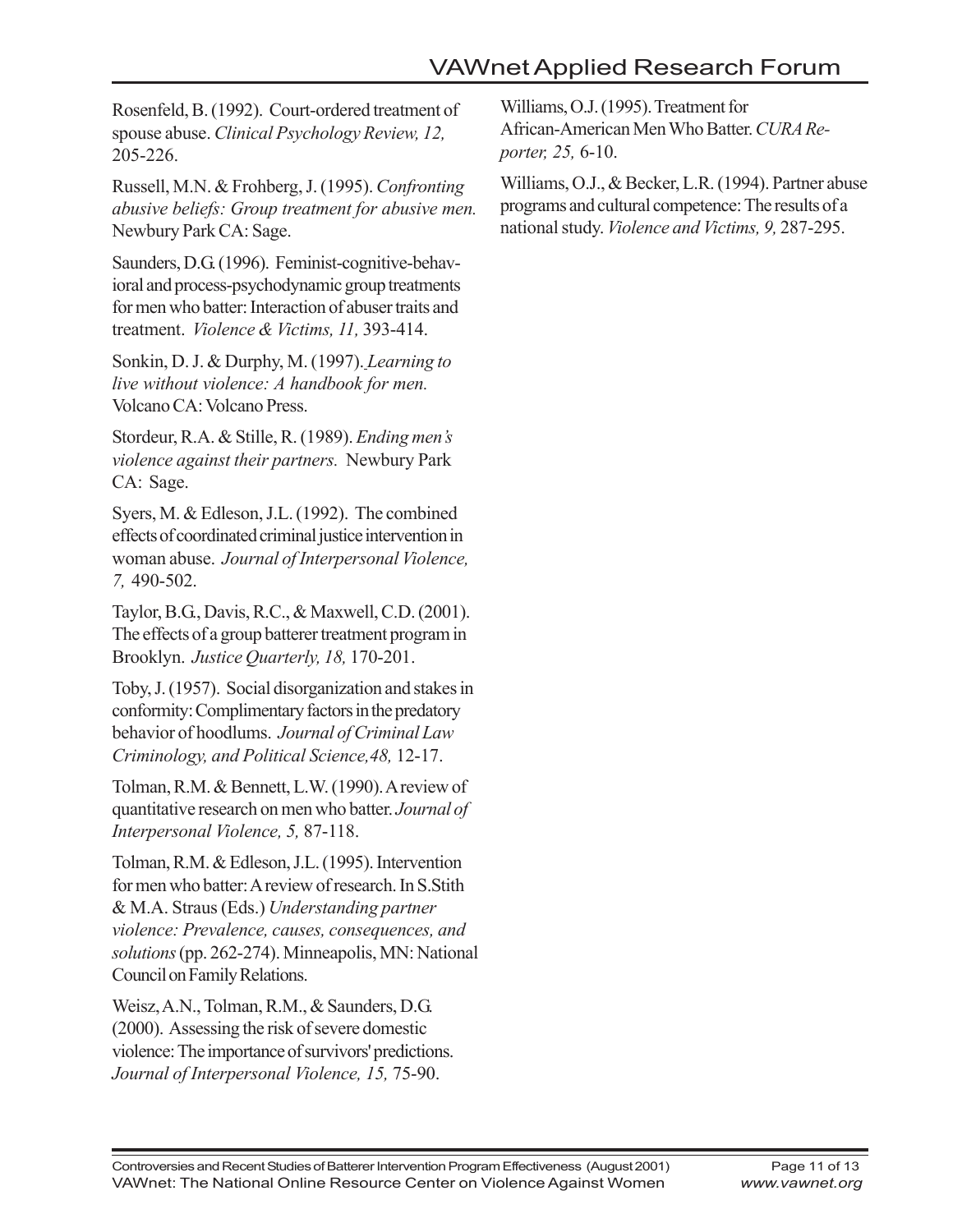# **APPENDIX:**

BRIEF DESCRIPTION OF SELECT EXPERIMENTAL AND QUASI-EXPERIMENTAL BIP EVALUATIONS

## **Quasi-Experimental Evaluations**

City of 200,000. Chen, Bersani, and Denton (1989) compared 120 convicted batterers in an 8 session BIP with 101 convicted batterers who did not get the BIP. Participants in BIP were half as likely to re-offend during the year after treatment, but only if they attended at least 6 of the 8 sessions.

Vancouver. Dutton (1986) compared police information records of 50 Vancouver-area men who received a 16-week cognitive behavioral BIP with the records of 50 men who were excluded from the BIP for some reason. Men in the BIP and men in the comparison group did not differ either demographically or on pre-conviction records of violence. Results suggest a statistically significant effect of BIPs compared to the alternative condition.

Baltimore County. Harrell (1991), supported by the State Justice Institute, studied batterers ordered to one of three 12-session BIPs, and batterers not ordered to a BIP. The BIPs all differed in their orientation to services. At follow-up, men in the BIP condition (n=81) were more likely to have been physically violent and more likely to have been rearrested than men in the control condition (n=112).

Pittsburgh, Houston, Dallas, & Denver. Gondolf (1999a, 2000), supported by the Center for Disease Control and Prevention, followed 840 men in four different BIPs, using both court records and partner interviews, for as long as three years after intake. Despite differences in referral (diversion v. conviction), length of treatment (3 to 9 months), or additional services (e.g. mental health, substance abuse) there were no significant differences between the four groups at 15-month follow-up in re-assault  $(32\%)$ , controlling behavior  $(45\%)$ , re-arrest  $(26\%)$ , or victim perception of safety (72%).

# **Experimental Evaluations**

U.S. Navy in San Diego. Dunford (2000), supported by the National Institute of Mental Health, compared outcomes for men randomly assigned to either (a) a 1-year cognitive-behavioral BIP, (b) a 1 year couples group, (c) a rigorous monitoring program similar to assertive probation work, or (d) a safety planning condition approximating a control group. Men with substance abuse problems or mental disorders were excluded from the study. At one-year follow-up, 48 men in the BIP condition had slightly lower incidence of recidivism by partner report than 50 men in the control group, but there were no differences in rate of re-arrest.

Minneapolis. Edleson and Syers (1990) randomly assigned 283 batterers to one of three programs (self-help v. educational v. combined) and one of two program intensities (weekly for 3 months v. twice weekly for 4 months). A six-month follow-up with 92 program completers and their partners found no significant differences between models or intensities, although there was a non-significant trend favoring the educational approaches over the selfhelp approach.

Broward County, Florida. Feder and Forde (2000), supported by the National Institute of Justice, studied 404 men randomly assigned to either probation plus a Duluth-based BIP or probation only. At follow-up, there were no significant differences between the BIP and the probation-only group in attitudes toward wife beating, attitudes toward women, or self-reported likelihood they would hit their partner in the future. The men in the BIP were less likely to view their partner as responsible for the violence, and as more dangerous to his partner than men in the control group. At one-year follow-up, men in the BIPs were no less likely than men in the control group to be re-arrested for domestic violence.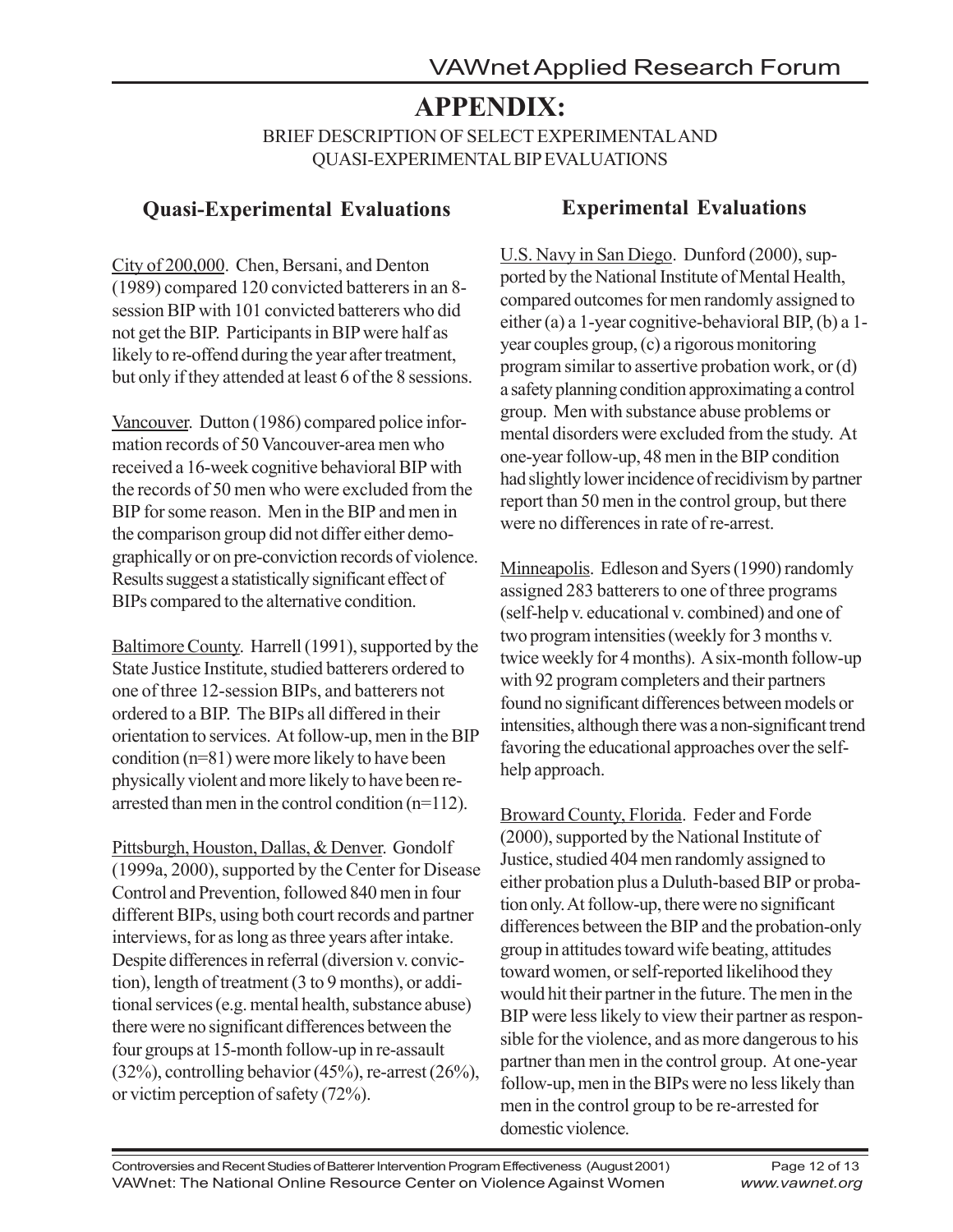Hamilton, Ontario. Palmer, Brown, & Barrera (1992), with support from the Ontario Ministry of Community and Social Services, conducted the first experimental evaluation of BIPs when they studied 59 men randomly assigned either to a 10-week psycho-educational group or to no intervention beyond supervision. Recidivism, as measured by official records, was significantly greater for men in the control group.

Madison, Wisconsin. Saunders (1996), supported by the Centers for Disease Control, randomly assigned 218 batterers to cognitive-behavioral or process-psychodynamic group treatments. In 18 to 54-month follow-up with program completers, there were no differences in arrests or in victim-reported violence or fear of violence between the two treatment approaches. However, men who had a higher levels of dependency did better in the psychodynamic treatment, and men who had a more antisocial orientation did better in the cognitive-behavioral program.

Brooklyn. Taylor, Davis, and Maxwell (2001), supported by the National Institute of Justice, compared men randomly assigned to either a 40 hour Duluth-based BIP (n=186) or 40 hours of community service (n=190). Evaluations occurred at 6 months and again at 12 months, and included both official records of complaints/arrests and victim interviews, although only half of the victims could be interviewed. Results suggest significantly lower recidivism for men in BIPs using official reports, but no difference between BIPs and community service using victim report.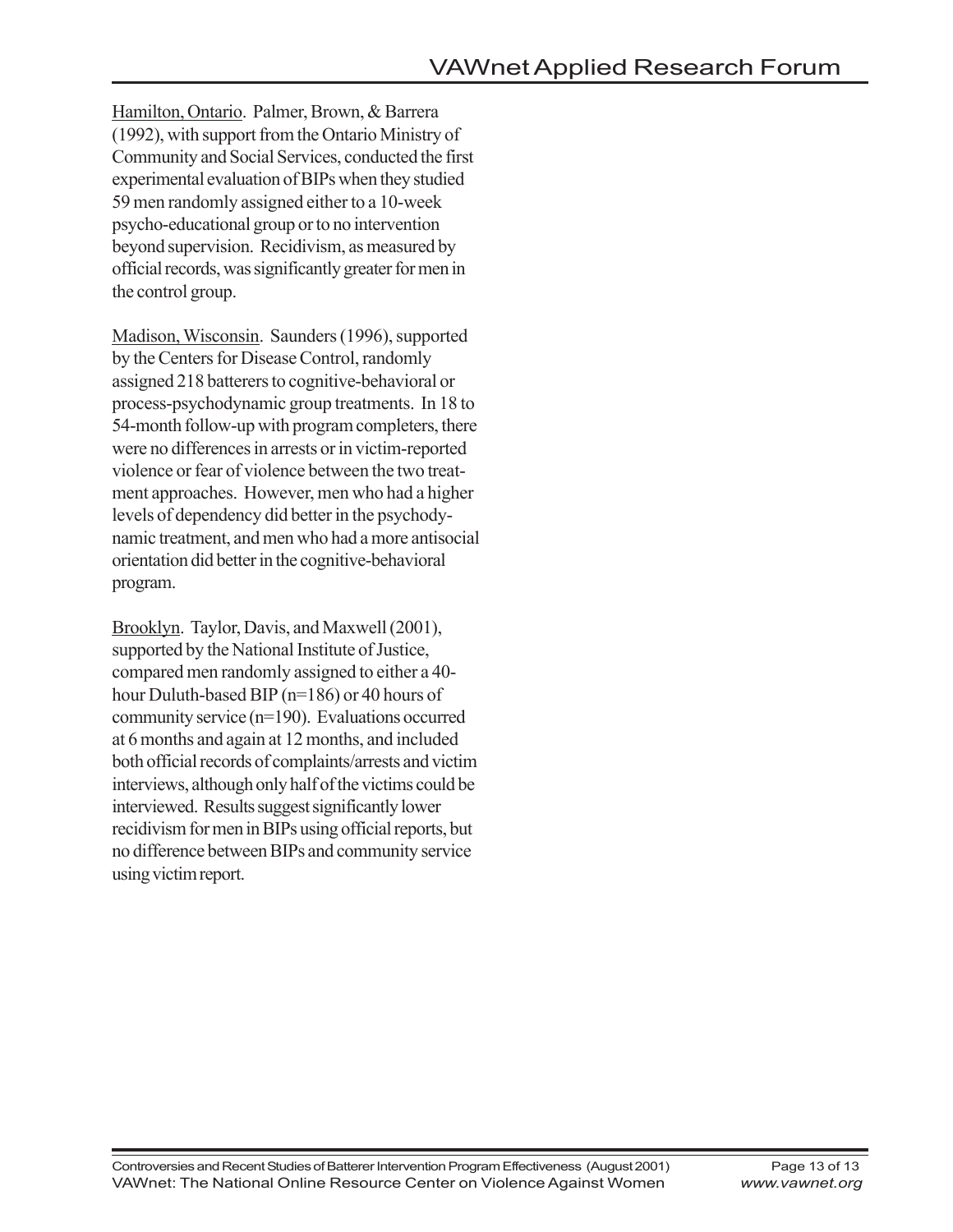

National Online Resource Center on Violence Against Women

## *In Brief:* **Controversies and Recent Studies of Batterer Intervention Program Effectiveness**

Batterer intervention programs (BIPs) are designed for men arrested for domestic violence, or for men who would be arrested if their actions were public. The goals of BIPs include not only preventing further violence, but also serve as an adjunct form of justice. BIPs are one local node of a community violence prevention effort. Knowledge about batterer program effectiveness is important because:

- · Courts are referring men convicted of domestic abuse to batterer intervention programs, suggesting a certain level of public confidence in the effectiveness of these programs;
- Referral of a batterer to a BIP is one of the strongest predictors that a woman will leave shelter and return to the batterer. Advocates are justifiably concerned that batterer programs not hold out a promise of hope which may become a vehicle for injury;
- People who work with batterers are interested in outcomes so they can improve the level of effectiveness; and,
- Evaluation is one of the best forms of program accountability. A program which evaluates its effect on batterers (and victims) is likely a safer program than one which does not evaluate.

Outcomes for batterer intervention program are still relatively few, but a picture of their effectiveness is beginning to emerge. At the present time, we believe studies suggest the following:

- BIPs have a small but significant effect. Batterers who do not complete their program are twice as likely to be re-arrested. The effect of any of the elements of a community violence prevention effort are equally small, including education, arrest, prosecution, probation, victim services, and adjunct services. The most effective reduction in partner violence will occur in those communities with the strongest combination of coordinated, accountable elements;
- · BIPs are more effective for some men than others. One in four men referred to a BIP will account for most of the repeat violence and most of the serious injury within a batterer program. The batterer program alone will not effectively reduce his potential for violence, so the batterer program's best role for these hard-to-treat men may be to hold them in program as long as possible, increasing the time a battered women may need to get herself into a safer position. Although longer term programs may not be more effective in rehabilitating these batterers, they may serve a more useful function as agents of accountability and victim safety than shorter term programs;
- Most re-offense occurs early, usually within six months of initial program intake. Assessment and accountability must be on-going, not something which is done only at program intake and follow-up; and,

In Brief: Controversies and Recent Studies of Batterer Intervention Program Effectiveness (August 2001) *www.vawnet.org*

<sup>\*</sup>The production and dissemination of this publication was supported by Cooperative Agreement Number U1V/CCU324010-02 from the Centers for Disease Control and Prevention. Its contents are solely the responsibility of the authors and do not necessarily represent the official views of the CDC, VAWnet, or the Pennsylvania Coalition Against Domestic Violence.